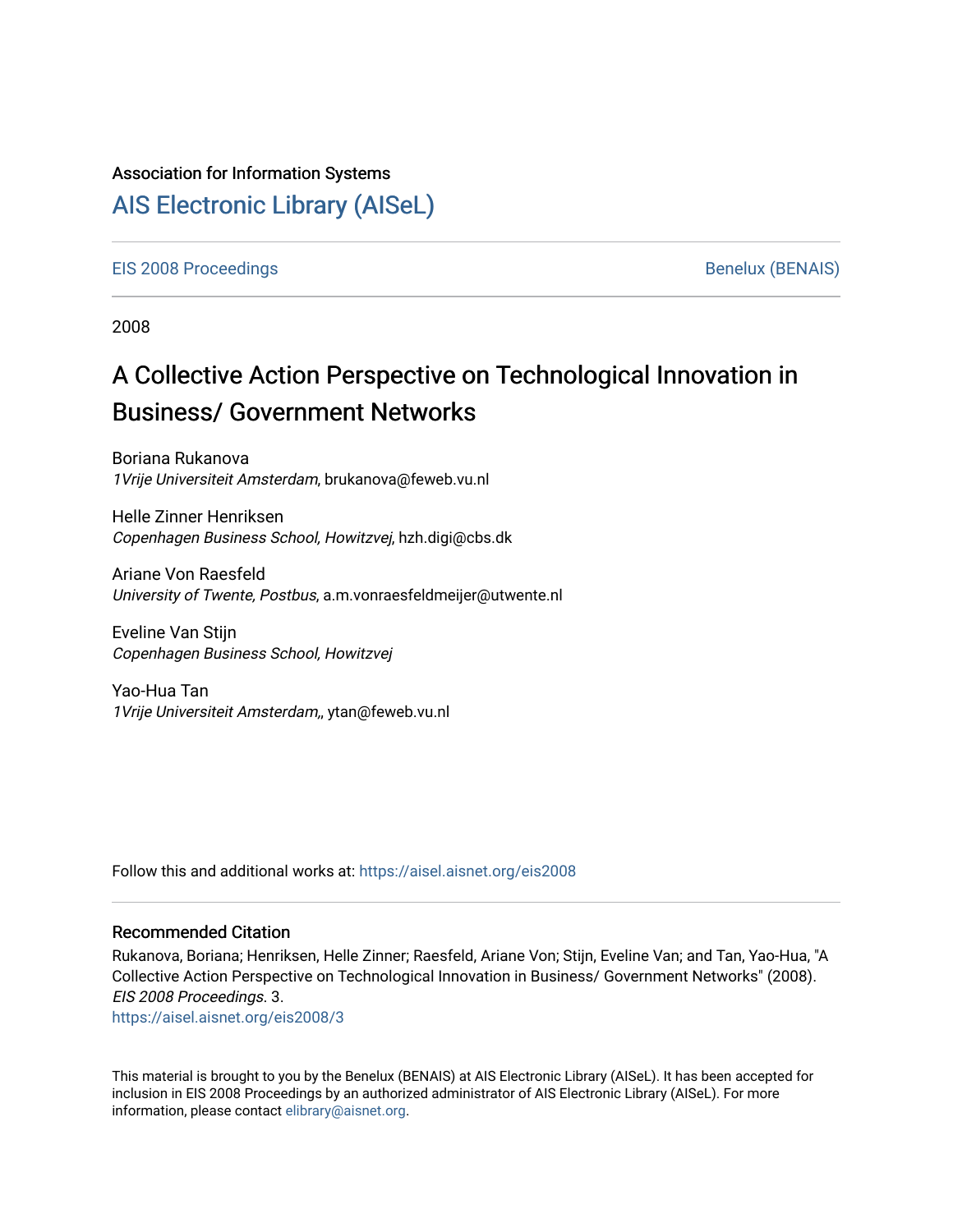## A COLLECTIVE ACTION PERSPECTIVE ON TECHNOLOGICAL INNOVATION IN BUSINESS/GOVERNMENT NETWORKS

- Rukanova, Boriana, Free University of Amsterdam, De Boelelaan 1105, 1081 HV Amsterdam, brukanova@feweb.vu.nl
- Zinner Henriksen, Helle, Copenhagen Business School, Howitzvej 60, 2000 Frederiksberg, Denmark, hzh.inf@cbs.dk
- Von Raesfeld, Ariane, University of Twente, Postbus 217, 7500 AE Enschede, The Netherlands, a.m.vonraesfeldmeijer@utwente.nl
- Van Stijn, Eveline, Copenhagen Business School, Howitzvej 60, 2000 Frederiksberg, Denmark, evs.caict@cbs.dk
- Tan, Yao-Hua, Free University of Amsterdam, De Boelelaan 1105, 1081 HV Amsterdam, The Netherlands, ytan@feweb.vu.nl

#### Abstract

*A major challenge for European governments is solving the dilemma of increasing security and control of international trade, while at the same time reducing the administrative overhead. The EU focuses on the introduction of paperless IS to tackle this. In order to really bring benefits for both parties and address the dilemma, it becomes increasingly important that governments and businesses look for alternative innovative solutions that go beyond simply replacing paper-based systems with IT. However the EU works with a predefined, long-term agenda which is linked to the EU legislation. Even if such alternative innovative solutions are developed, they are doomed to fail, if a network of powerful actors is not (or is inappropriately) mobilized to bring the desired change up to the legislative level. There is only limited understanding about how such networks can be mobilized. In this paper, we investigate the Beer Living Lab (Beer LL) pilot project applying the collective action model of institutional innovation of Hargrave and Van de Ven. The model appears to be an interesting lens to analyze the eCustoms developments.* 

*Keywords: eGovernment, ICT adoption, EU, institutional innovation, collective action, dialectics* 

## **1 INTRODUCTION**

Governments are key players in the arena of cross-border trade. The customs and taxation offices are mostly concerned with defining the regulations towards the businesses, controlling the flow of goods and collecting duties. In the European Union, one of the key objectives is to improve the competitiveness of European businesses in international trade. However, businesses often consider interaction with the public sector as an administrative burden (Fountain and Osorio-Urzua, 2001). At the same time, EU governments are concerned with issues of health, safety and security, and fraud prevention. Constantly, new customs procedures and documents are introduced, a latest example being the strict security requirements as a result of 9/11, which pose an additional burden on companies. This reflects one of the major dilemmas of the EU governments i.e. how to reduce the administrative overhead, while at the same time preserving the control and security requirements. Two stated longterm goals of eCustoms development in Europe, the introduction of Single Window and Authorized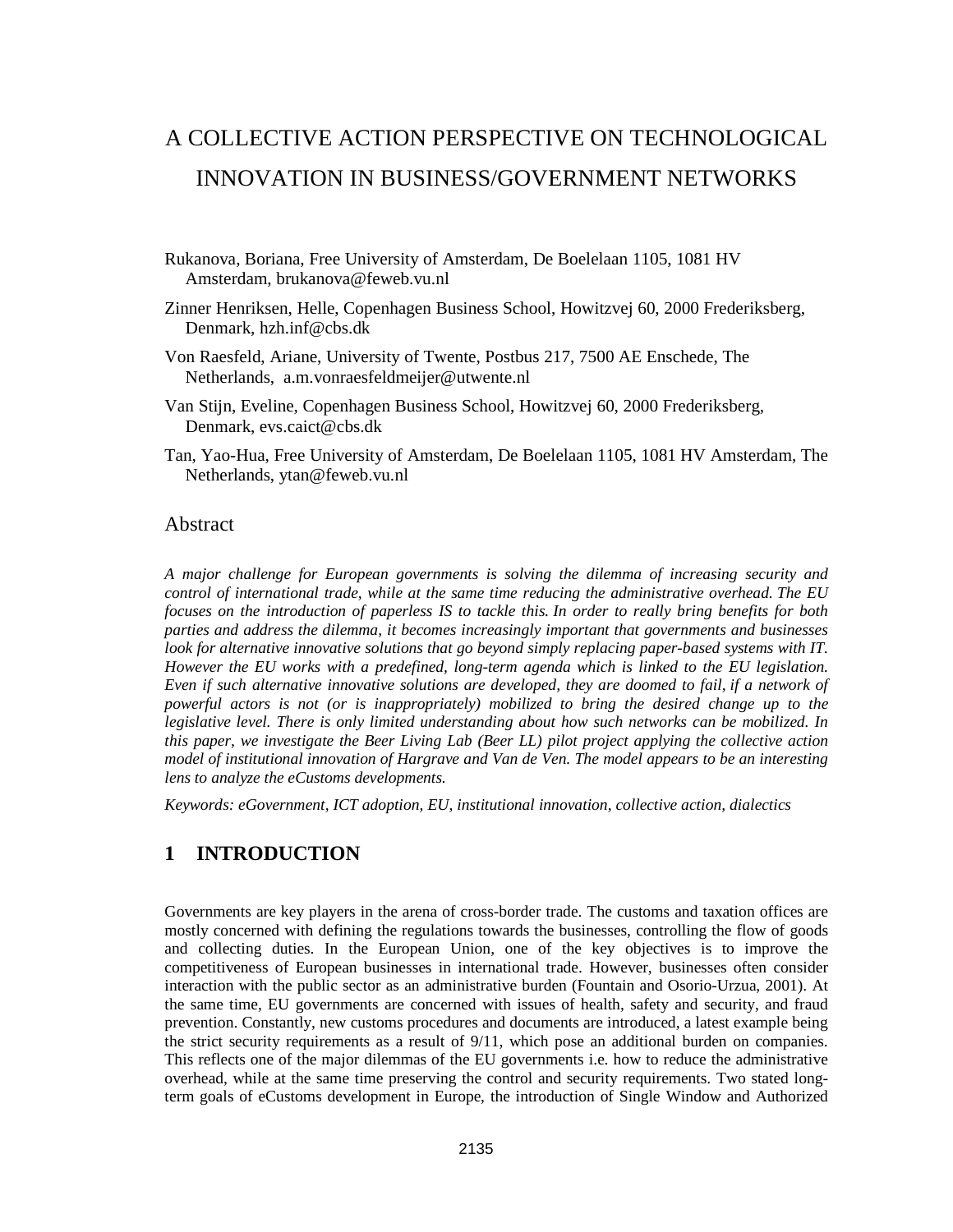Economic Operators, are central in solving this dilemma (see e.g. COM, 2003; DG/TAXUD, 2004). Single Window (SW) services are intended to enable businesses to conduct all interactions with customs via one point (preferably online). Authorized Economic Operators (AEO) are certified businesses that because they can constantly show that they are secure, are granted simplification of their Customs interactions. These measures should lead to significant reductions in the administrative load, improved customs' control procedures, and open up possibilities to make e.g. improved risk analysis to secure and enable cross-border trade.

Process redesign and use of ICT are widely perceived as key components of a solution for public sector institutions (Andersen, 2004). If we look at the long-term plans of the EU, numerous EU-wide systems are already being developed and will be introduced in the near future. Although the vision of SW and AEO are on the political agenda, the current practice is often that such EU-wide systems for cross-border trade are implemented only for the purpose of reporting to the authorities and do not serve any commercial purposes. As such, they introduce marginal improvements rather than substantial gains in reducing the administrative burden and preserving the control and security.

It becomes increasingly important that governments and businesses jointly look for alternative innovative win-win solutions. Such cooperation however is hardly visible in the eCustoms practices in the EU, where government is usually imposing the rules. The main problem is that even if such innovations are developed bottom-up, the EU legislation is often a major barrier for their subsequent adoption. Furthermore, the EU works with a predefined, long-term agenda for the development of eCustoms systems, which is very difficult to influence or change. Thus even if alternative innovative solutions are developed, they are doomed to fail, if a network of powerful actors is not (or is inappropriately) mobilized to bring the desired change up to the legislative level. *The main objective of this paper is to provide insights into how to understand how such a network is mobilized as an attempt to institutionalize an eCustoms innovation.*

To address this problem, we use the collective action model of institutional innovation of Hargrave and Van de Ven (2006), which is based on the dialectic motor of change. The dialectic motor focuses on how an established thesis is confronted with an anti-thesis to lead to a synthesis, which becomes the thesis for the new dialectic cycle (Van de Ven and Poole, 1995). The model is applied in an empirical setting which we label the "Beer Living Lab" (Beer LL). The goal in the Beer LL is to come with innovative ideas and solutions as to how to solve the eGovernment dilemma. Overall, this exploratory paper focuses on gaining an understanding of whether and how the collective action model of institutional innovation proposed by Hargrave and Van de Ven (2006) can be used to make sense of the interactions between governments and businesses to bring about eCustoms innovations. We will address some initial practical implications emerging from our analysis, but our main contribution here lies in bringing an alternative dialectical perspective into the field of eCustoms.

The remainder of this paper is structured as follows. In part two, we provide a brief overview of the IT innovation literature and we propose to take a more recent perspective on studying innovation by using the collective action model. In part three, we discuss the Beer LL pilot. Building on this specific case, we are able to gain better understanding of how collective action is mobilized. We end the paper with reflections on the suitability of the collective action model for gaining insights in eCustoms development and implementation.

## **2 LITERATURE REVIEW**

#### **2.1 IT innovation**

The concept of innovation and the adoption of innovations is extensively explored in the IS research (see for example Iacovou *et al.*, 1995; Fichman, 2004). We cannot provide an all-encompassing overview here, but we will highlight elements to build our case for applying a collective action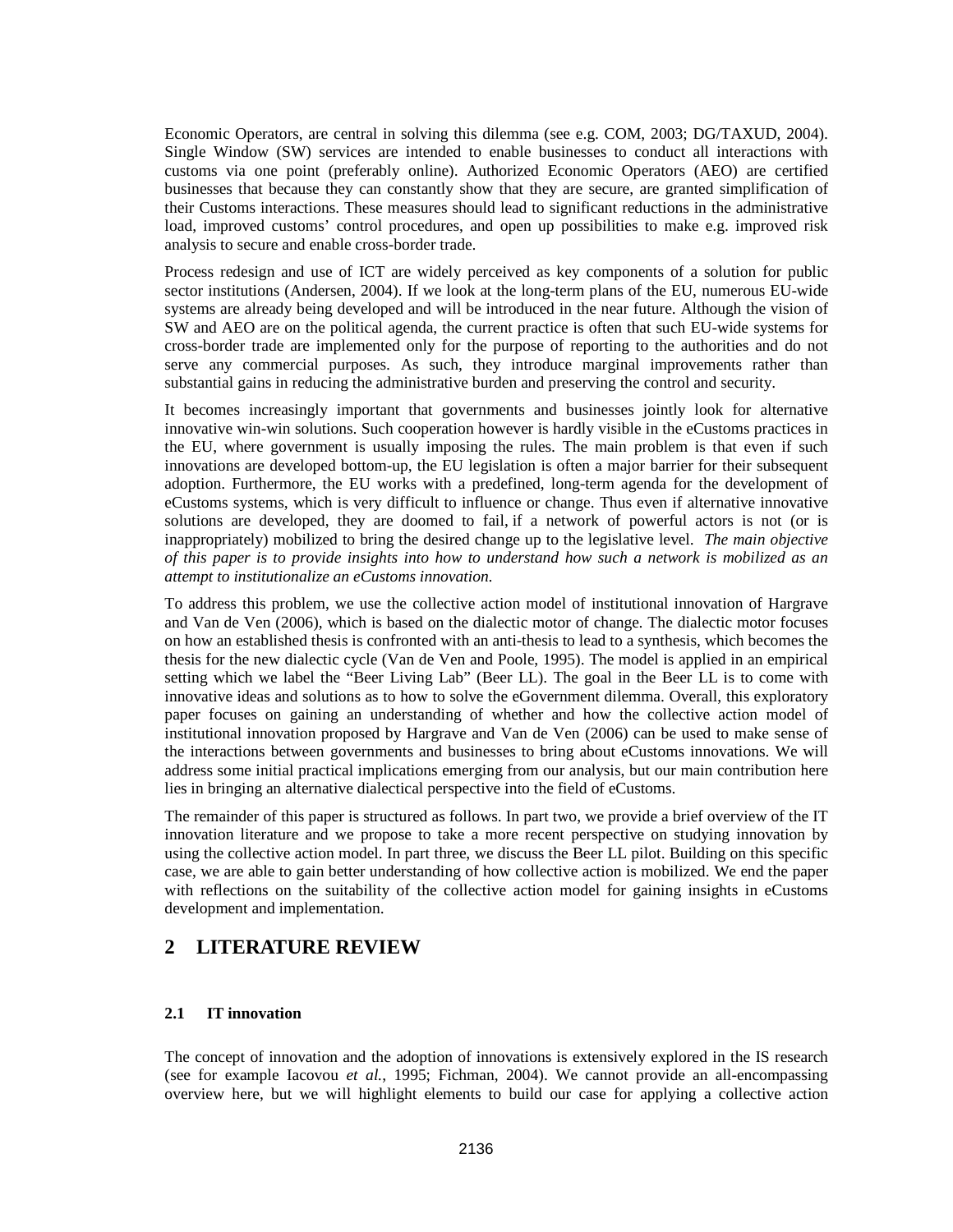perspective. A widely accepted definition of an innovation is "… an idea, practice, or object that is perceived as new by an individual or other unit of adoption" (Rogers, 2003, p. 12). Especially the concept of innovation as a practice and in particular changes in practices caused by IT innovation adoption has caught the attention of (IS) researchers since decades. Prominent examples include the organizational adoption of a financial accounting system (Markus, 1983), the adoption of CT scanners in the American hospital environment (Barley, 1986), and the study of the massive diffusion of BPR in the 1990's (Newell *et al.*, 2000). In these cases it has been recognized that the concept of innovation might not be as stable as suggested by Rogers (2003). We concur that innovations are not fixed entities but that they are subject to interpretation, evolve over time, and require interactions among different counterparts, where the innovation gets shaped by its adopters (Newell *et al.*, 2000, Walsham and Sahay, 1999).

IT innovations are predominantly studied from an economic-rationalistic model (Attewell, 1991, Fichman, 2004). Alternatively, based on an extensive literature study on IT innovations, Fichman (2004) proposes several qualitative perspectives that can be taken, including management fashions (c.f. Abrahamson, 1991) and mindful innovating (c.f. Swanson, 2004). Investigations from a communications and learning perspective concentrate on informing and influencing people regarding the innovation, and learning about it (Attewell, 1991). The focus is - similarly to for instance Soft Systems Methodology - on creating and sustaining shared understandings. We acknowledge that communication and learning are important. However we also would like to stress that in the context of eCustoms, where legislation plays a crucial role for the adoption of the innovation, it is essential to include an additional perspective in the analysis, which acknowledges that it is essential to achieve collective action as well. This is a different process and deserves separate treatment and attention.

Furthermore, eCustoms innovations take place in an inter-organizational network but unlike the innovations studied from an industrial network perspective (e.g. Hakansson and Waluszewski, 2002), obviously government-business interactions are a crucial aspect here. There are studies that focus on the role of government in the diffusion of innovation. For example, King *et al.* (1994) identified six types of institutional intervention that the public sector may employ to stimulate adoption and diffusion of innovations. Although the public sector plays a central role in the diffusion of eCustoms by issuing rules and regulation, we find that the framework of King *et al.* (1994) is limited to explain the developments that we observe in eCustoms, as it is unidirectional in the sense that the assumption is that government sets the agenda for institutional change by issuing rules and regulation which adopters adapt to.

To reveal the complex interactions that take place in eCustoms innovation where both business and governments form part of the inter-organizational relationships we find useful to adhere to the notions of social construction of technology approach (e.g. Pinch and Bijker, 1987) which stresses the multiplicity of social groups<sup>1</sup> involved in the process of technological development and the diversity of meanings they attach to technology. A major critique to this approach is its emphasis on consensus, which implies that conflicts are dysfunctional phenomena, something to be avoided or resolved. Yet, controversy and conflict can also be seen as the basis of innovation. Benson (1977) provides some abstract pointers in this direction, as he argues that dialectical conflicts enable people to identify limits and opportunities and the conflicts can be a source of creative tension as well.

In dialectical processes, the current thesis of institutional arrangement (A) is challenged by an opposing group espousing an antithesis (Not A) which sets the stage for producing a synthesis (Non Not A). This synthesis becomes the new thesis as the dialectic process recycles and continues (Van de Ven and Poole, 1995). Dialectical conflicts in terms of both interests and understandings are highly

 $\overline{a}$ 

<sup>&</sup>lt;sup>1</sup> Actor Network Theory stresses the notion of *actants* which includes non-human actors and more distinctively focuses on heterogeneity, agency, and power relations (e.g. Law, 1992). In our present analysis we put more emphasis on how parties were linked and less on how technologies got embedded in the network. However, we do consider it useful for further research to pay more attention to the technological embedding.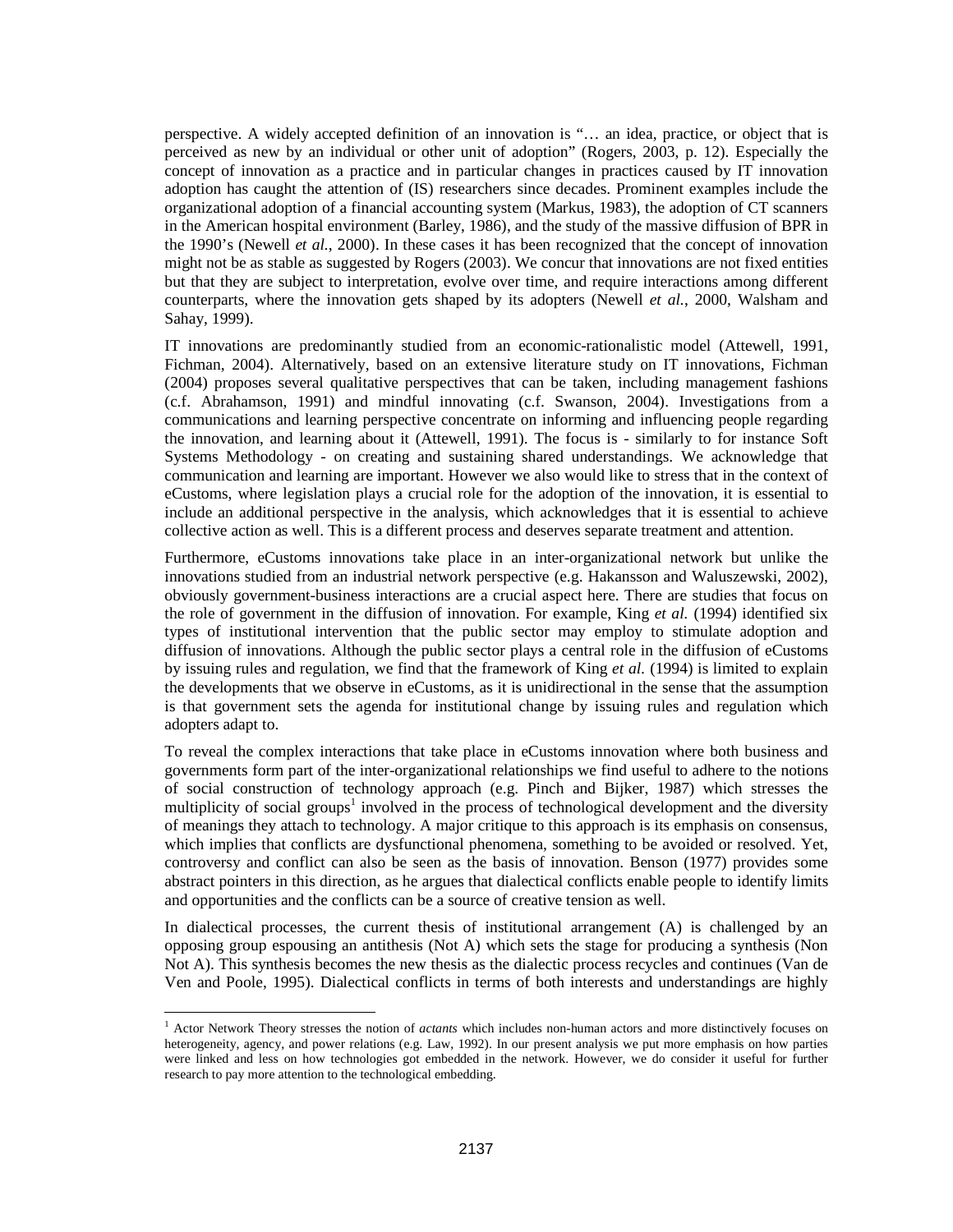likely to occur in relation to eCustoms innovations. Because for instance legal forces interplay with the ways in which innovations are developed and diffused, the pre-existing legal basis needs to be challenged. The complexity of this is tremendous because customs-related legislations are built on consensus of the EU's member states. In our situation, where the solution is developed outside the direct influential sphere of the EU, the complexity is even greater.

The need to escape the paradoxical situation of both the on-going dialectics and the need for collective action sparks our interest in a recent paper in which Hargrave and Van de Ven (2006) propose an interesting perspective which takes into account such multiplicity of actors in the processes of mobilizing collective action for institutional innovation.

#### **2.2 The collective action model of institutional innovation**

In their review of the literature on institutional innovation and change, Hargrave and Van de Ven (2006) conclude that although the scholars have extensively examined how organizations adapt and conform to institutional environment pressures in order to achieve legitimacy there is still little understanding about the generative processes of collective action through which institutions or institutional norms based on innovations are created. We encountered similar issues when we tried to understand eCustoms innovations, as we observed that the legal changes are of prime importance for an innovation to succeed. To fill this gap, Hargrave and Van de Ven (2006) introduce the collective action model of institutional innovation. The model is based on the technology innovation management and social movement literature.

The primary concern of the collective action model of institutional innovation is how new institutional arrangements emerge from interactions among interdependent partisan agents. The collective action model "examines the construction of new institutions through the political behaviour of many actors who play diverse and partisan roles in the organizational field or network that emerges around a social movement or technological innovation" (Hargrave and Van de Ven, 2006, p. 868). The collective action model builds on the dialectical theory of change.

There are four central elements in the collective action model, (1) *the framing contests*, (2) *the construction of the networks*, (3) *the enactment of institutional arrangements* and (4) *the collective action processes*. The framing contest calls attention on the creation and manipulation of the meaning of issues. Hargrave and Van de Ven (2006) give examples from social movement theory where they illustrate that the success of the activists depended on how they have positioned and framed their solution. The construction of the network discusses the organizing forms and resources that the activists have employed to pursue change. It is argued that it is important to focus on both bottom-up and top-down organizational processes and that the engaging of a network of operational actors is as important as ensuring the political support and commitment. The enactment of institutional arrangements refers to the efforts of activists to challenge and alter "political opportunity structures". The political opportunity structures are further seen as formal and informal political conditions that encourage and discourage the movement activity (Campbell, 2002). Finally, with insights from the technology innovation literature, Hargrave and Van de Ven discuss the collective action processes, which describe the contested political process through which new technologies emerge. Based on the dialectic theories, Hargrave and Van de Ven argue that innovation occurs when challengers gain sufficient power to confront and engage incumbents. Furthermore, Hargrave and Van de Ven argue that conflict, power and politics are central to the dialectical theory of change. Conflict is seen as the core generating mechanism of change, power is the necessary condition for the expression of conflict and political strategies and tactics are the means by which parties engage in conflict. Furthermore, the authors concur with Coser (1957), that conflict does not only generate new norms and institutions but it also stimulates economic and technological development.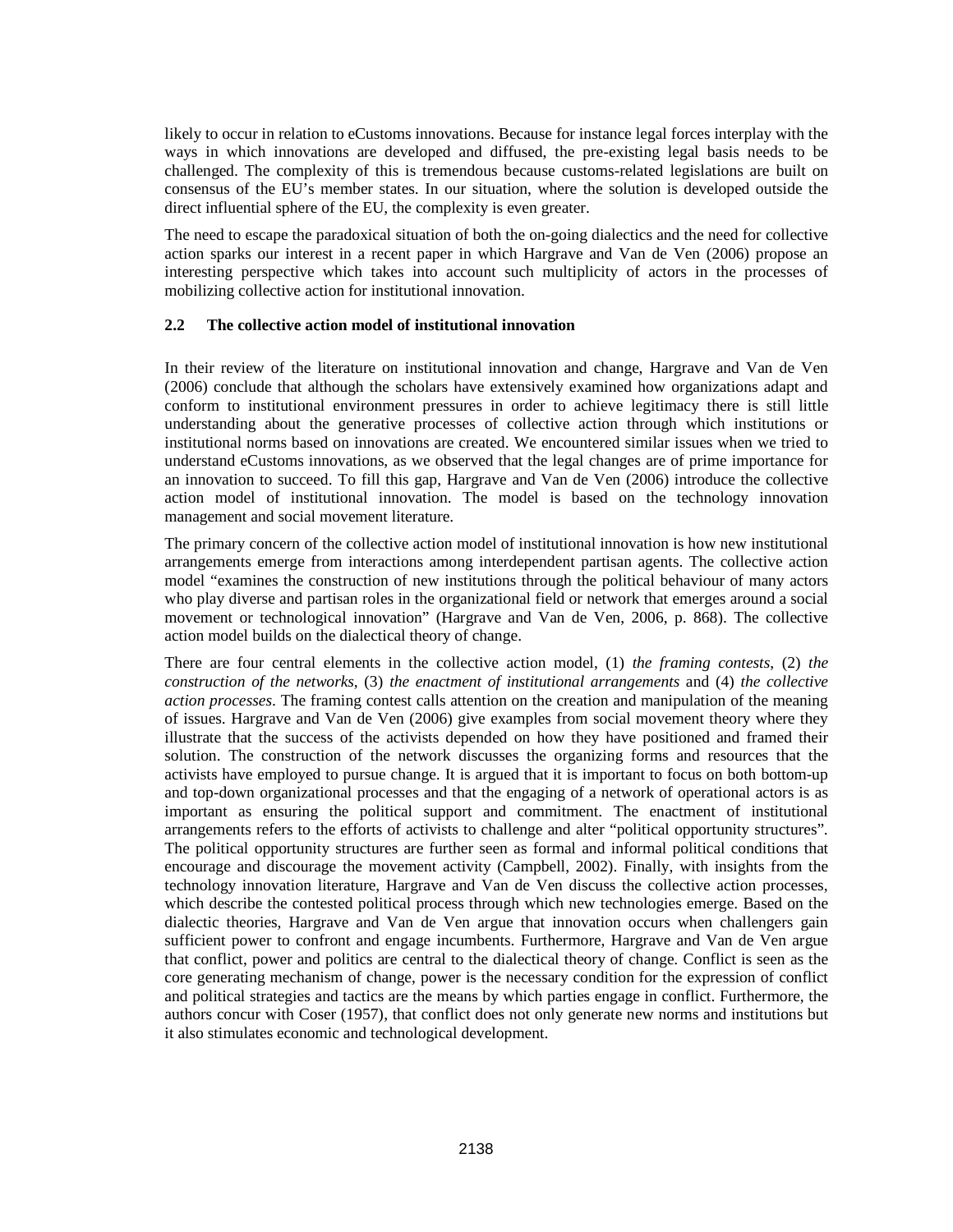## **3 METHODOLOGY**

 $\overline{a}$ 

The case study presented here is the "Beer Living Lab" pilot project (Tan *et al.*, 2006). It falls within an interpretative, processual tradition (Markus and Robey, 1988, Walsham, 1993). The Beer LL is part of the EU-funded ITAIDE<sup>2</sup> research project. Its goal is to propose innovative solutions for eGovernment in the context of cross-border trade. Four European Living Labs provide the real-life settings in which the eCustoms solutions are developed and their broader influence on diffusion and adoption will be investigated. Whereas the driving players of each Living Lab are based in the same country, they also involve a broad international EU network.

In the Beer LL, the Dutch brewery is a large multi-national company exporting both within the EU and across European borders. The Dutch Tax and Customs is very proactively involved in the development of other EU-wide systems and members are involved in the EU strategy and legislation. The main technology provider is a large multi-national and its different sites in Europe were involved in the development of the Beer LL solution. A Dutch university has the role of principal investigator in the Beer LL. Furthermore, the Living Labs draw upon each others experiences and an international group of technology providers, businesses, government organizations and researchers take part in the project.

The main data collection was done in the period February - September 2006. Data were collected from different sources in order to gain a comprehensive picture of the case: participation in full-day brainstorming sessions, individual interviews with the Beer LL participants, observations and document analysis. Texts reviewed ranged from EU policy documents, EU documents on export of excise goods, internal reports of DTA, project reports from the Beer LL, to mention a few. Over the period of the data collection, 16 semi-structured interviews were carried out lasting between 1 and 3 hours each. The goal of the interviews was to gain a better grasp of the problem area and situations perceived by the different participants, and to obtain historical data about the pre-Beer LL stage. Based on the interviews, a report was produced which was sent back to the participants to verification and feedback. In addition 7 general meetings including all the Beer LL participants were attended, each lasting between half a day to one day. Two of the authors of this paper were actively involved in the Beer LL and maintained frequent (weekly) interactions with the other Beer LL participants via face-to-face meetings, telephone and e-mail. Almost all general Beer LL meetings and formal interviews were recorded and meeting notes or minutes of meetings were made. Due to the large number of meetings and recorded material, these were only partially transcribed. The combined detailed materials were used as a basis for the analysis.

Table 1 summarizes the Beer LL case in general terms of the collective action perspective on institutional change of Hargrave and Van de Ven (2006). The table reconfirms the idea that it is suitable to investigate the Beer LL using the collective action model, as dimensions relate closely to the developments that we observe in the case.

The goal of the data analysis was to see whether the model proposed by Hargrave and Van de Ven is applicable to explain some of the eCustoms developments that we observe in the Beer LL. To summarize, the theoretical constructs of the model are: *framing contests*, *construction of the network*, *enactment of institutional arrangements*, and *collective action processes*. For the data analysis we used these constructs as a 'sensitizing device' (Klein and Myers, 1999). We subsequently also used them to structure the presentation of the case analysis (see Section 4).

Our materials provided us both with "empirical flesh" and a manner in which we could investigate the usefulness of the theoretical model for understanding eCustoms innovations. In the analysis and the presentation of the findings, we have aimed to apply the guidelines of Klein and Myers (1999), though

<sup>&</sup>lt;sup>2</sup> ITAIDE stands for "Information Technology for Adoption and Intelligent Design for E-Government" and is an EU-funded project from the 6<sup>th</sup> framework program.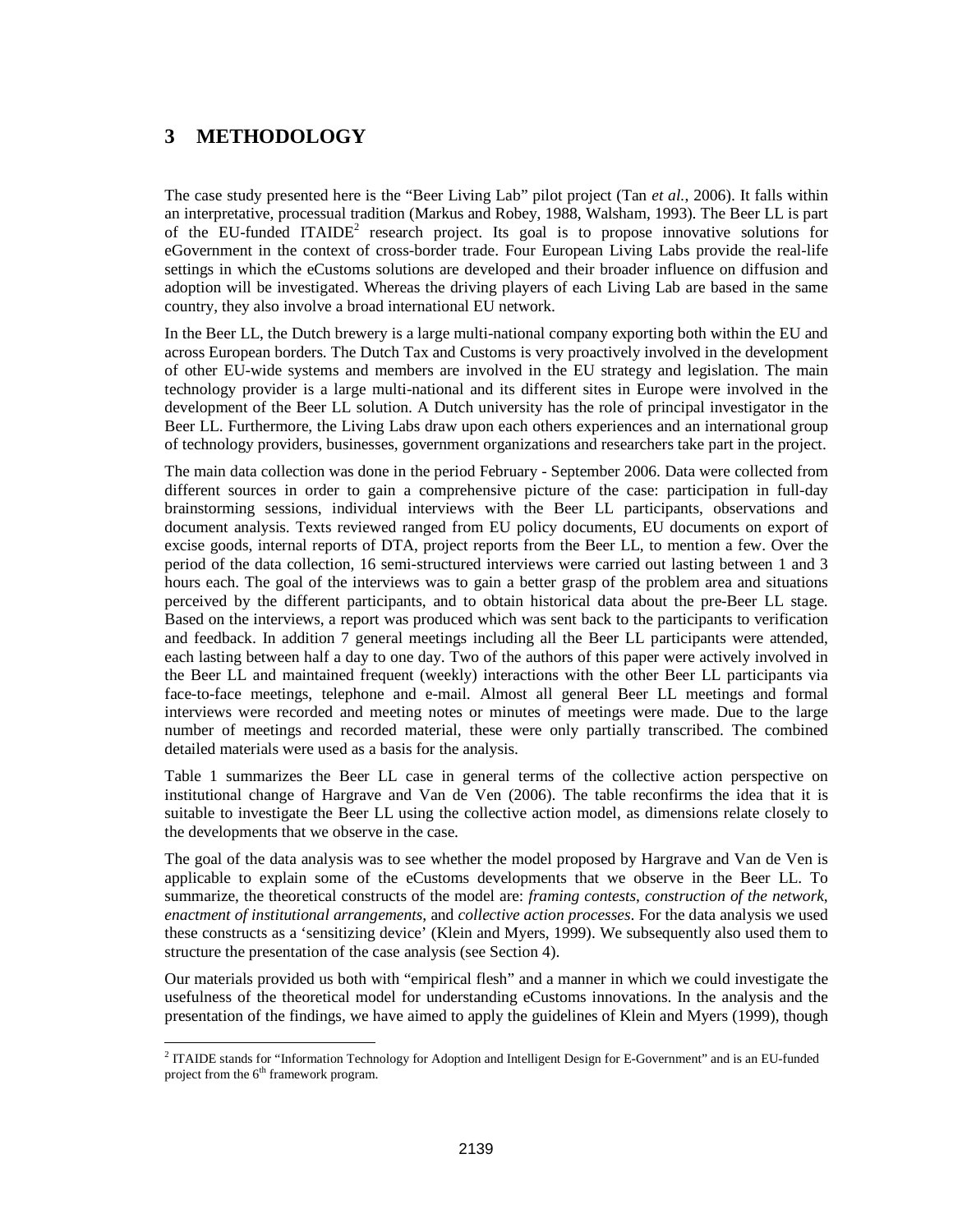space prevents an elaboration on this here. We acknowledge that investigating the innovation processes in the Beer Living Lab with one perspective necessarily entails ignoring others. During our analysis we identified examples where the constructs of the collective action model may sometimes be insufficient and we propose some further extensions. In our broader research context of the ITAIDE project, we have established a set of interrelated themes and theories that we combine to yield a more holistic perspective. That can give us elaborate insights in the nature of eCustoms innovations within the setting of a public-private partnership like the Living Labs (cf. Van de Ven and Poole, 1995). The paper presented here is part of this broader research setting.

| <b>Dimension</b> | <b>Collective action</b>      | The Beer Living Lab                                                              |
|------------------|-------------------------------|----------------------------------------------------------------------------------|
| Ouestion         | How do institutions emerge    | Our central research question                                                    |
|                  | to facilitate or constrain    | How does the Beer LL emerge as a new power base (along with the EU and           |
|                  | social movements or           | national administrations) to try to challenge the existing approaches for        |
|                  | technological innovations?    | development of EU-wide Customs and Taxations systems.                            |
| Focal            | Networks of distributed and   | The Beer LL network consists of the following key players:                       |
| institutional    | partisan actors in an inter-  | a large beer producer                                                            |
| actors           | organizational field who are  | the Dutch Tax and Customs<br>$\sim$                                              |
|                  | embedded in a collective      | technology providers<br>÷,                                                       |
|                  | process of creating or        | a university                                                                     |
|                  | revising institutions         | The network works on revising/shaping the current rules and approaches to        |
|                  |                               | customs and excise procedures and the role of IS. It aims to challenge the       |
|                  |                               | current approach for EU-wide system development for cross-border trade.          |
| Generative       | Recognition of an             | Recognition that the current approach for EU-wide systems development            |
| mechanism        | institutional problem,        | does not bring the sufficient reduction of the administrative burden and         |
|                  | barrier, or injustice among   | benefits for neither the companies nor the public administration The Beer LL     |
|                  | groups of social or technical | network works towards creating an IS-driven win-win situation                    |
|                  | entrepreneurs                 |                                                                                  |
| Process:         | Collective political events   | The collective political events dealing with processes of framing the Beer LL    |
| event            | dealing with processes of     | solution, mobilizing the wider network of supporters of the Beer LL ideas        |
| sequence         | framing and mobilizing        | and mobilizing the current political opportunities to institutionalize the Beer  |
|                  | structures and opportunities  | LL solution. A confrontation between the EU approach (the thesis) and the        |
|                  | for institutional reform      | alternative approach proposed by the Beer LL (the anti-thesis).                  |
| Outcome          | Institutional precedent, a    | Not yet identified, because the Beer LL is still in process. In our analysis, we |
|                  | new or changed working        | provide an overview of how the Beer LL currently develops towards a new          |
|                  | rule, an institutional        | synthesis.                                                                       |
|                  | innovation                    |                                                                                  |

*Table 1. Characterization of the Beer LL along the dimensions of the collective action perspective on institutional change (adapted from Hardgrave and Van de Ven, 2006).* 

## **4 ANALYSIS OF THE BEER LIVING LAB**

The focus in the Beer LL is to analyze how ICT solutions can support the administration of export of excise-free goods (excise goods are special taxed goods like alcohol and tobacco, but in certain situations companies do not have to pay the excise). EU reports indicate that there is huge fraud with the export of excise goods, amounting to approximately 8-9 % of the total annual excises (COM, 2006). It has been concluded that the current paper-based system does not work well and it is recommended that a computerized system is set up to deal with this (DG/TAXUD, 1998).

#### **4.1 Thesis and anti-thesis: EU approach vs. Beer Living Lab approach**

The European Commission has initiated the development of a new information system solution, the so-called Excise Movement and Control System (EMCS). The EMCS is intended to satisfy two goals: first, to be a high-level specification of a national database for excise data in each European country; second, to be an international message standard for exchanging data between all the EMCS compliant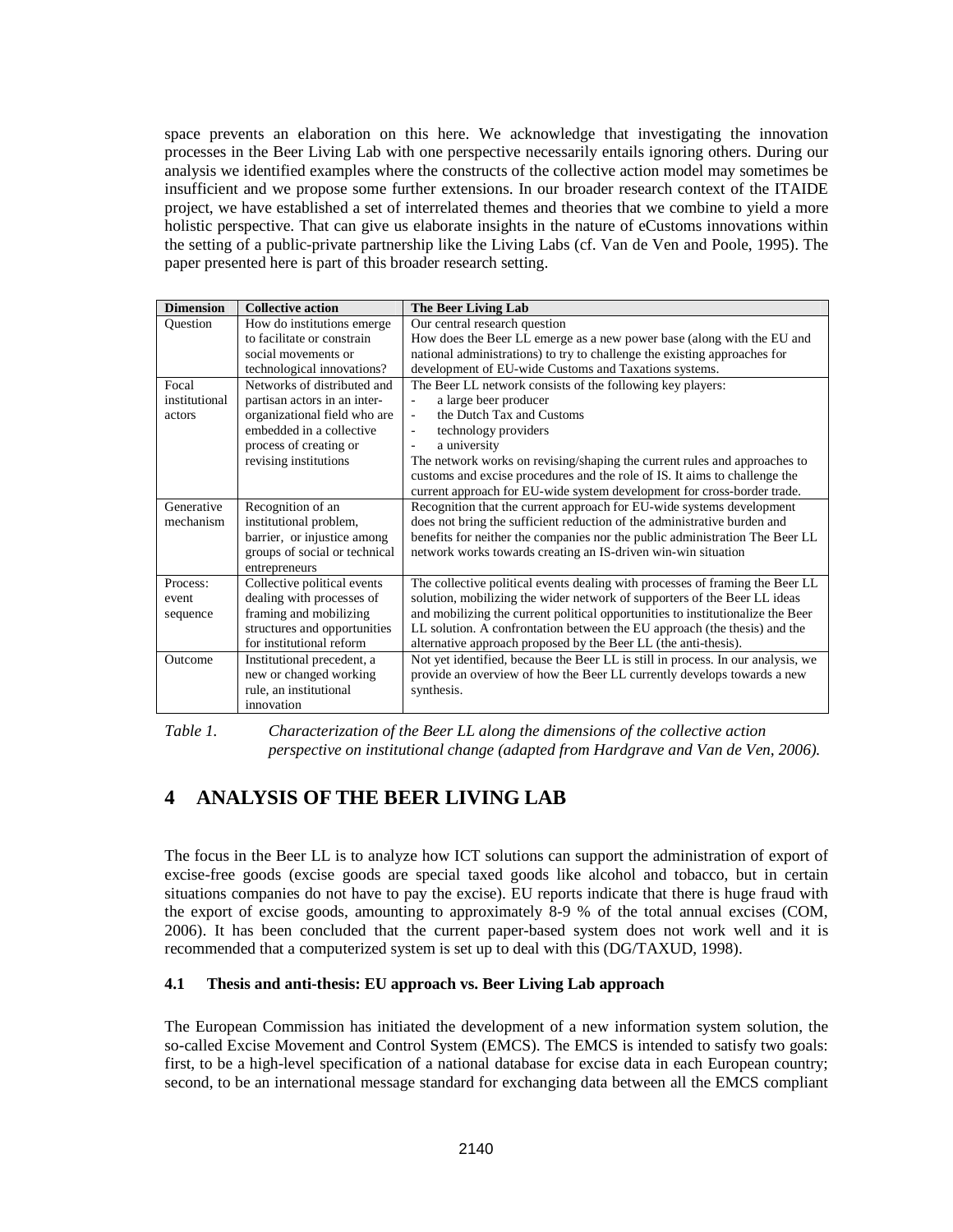systems in member states. The changes to the excise legislation to accommodate for the computerised system, as well as the EMCS system specifications are developed at EU level with representatives of the Customs and Tax offices from all 27 member states. Each member state administration (MSA) will need to implement an EMCS system according to the EU-defined specifications. In the Netherlands, there is already a project team in place at the Dutch Tax and Customs Administration (DTCA). The project members are involved at the EU level, making decisions about the legislation and requirements with respect to the EMCS, and they are responsible for the national implementation. The implementation is planned to be realized about 2 years from now (2009).

There are fundamental differences in the way the Beer LL approaches the problem, as well as the solution that it ultimately proposes. The EU applies a traditional top-down mode of regulation where businesses have no decision power. In contrast, in the Beer LL, businesses (a large beer producer), the authorities (Dutch Tax and Customs Administration, DTCA) and the technology providers work closely together and jointly contribute to the decision-making process.

While the EU approaches the problems by each time introducing a separate system for changed legislations, the way of thinking in the Beer LL is to follow a more holistic approach. The main starting point is that the information provided to the authorities is often to a large extent similar for each transaction. The Beer LL questions the assumption that you need a separate system for VAT, for transit, for excise etc. and argues that a company should supply the information once, and then access to this information can be provided to all the interested authorities. This solution is very much in line with the EU vision of Single Window. In principle the innovation could make the EMCS obsolete, but that is not the goal. We will elaborate on that next, when we discuss the key constructs of the collective action model in more detail.

#### **4.2 Towards a synthesis: Collective action in the Beer LL**

#### *4.2.1 Framing contests*

Framing contests call the attention on the creation and manipulation of the meaning of issues (Hargrave and Van de Ven, 2006). Previous research shows that framing can concern not only the outcomes or proposed solutions, but also the approach with which such outcomes are achieved (Maguire, 2002). In the Beer LL, framing contests are observed at two levels. The first one is related to the fundamental basis for the process of developing solutions and the second one is related to the proposed solution as a result of the development process.

It is argued in the Beer Living Lab context that the new EU-wide systems like EMCS simply replace paper with electronic messages and that this only leads to marginal improvements which are insufficient to solve the problem at hand. It is advocated that close collaboration with businesses is needed, in order to get real simplifications and benefits from introducing the technology. The Beer LL also questions the lack of decision power of the businesses in the development of such EU-wide systems.

The Beer LL engages in framing of the proposed solution as better than the EMCS. First, it offers to use one solution, with which businesses can communicate both with the authorities, as well as with other business partners; it is argued that such a solution is more general and has higher impact in reducing the administrative burden. Second, Beer LL partners also claim that the solution is better able to ensure the control and security over the movement of the goods (part of the solution is a secure container lock, which can signal unauthorized opening of the container). However, instead of framing the solution as making the EMCS obsolete, the Beer LL innovation is reframed as a supplementary solution which could be used by specific companies. It is propagated as a solution for various procedures (VAT, excise, etc), while EMCS handles one procedure only. This reframing is important as the Beer brewer first expressed opposition against the EMCS whereas DTCA, being involved in its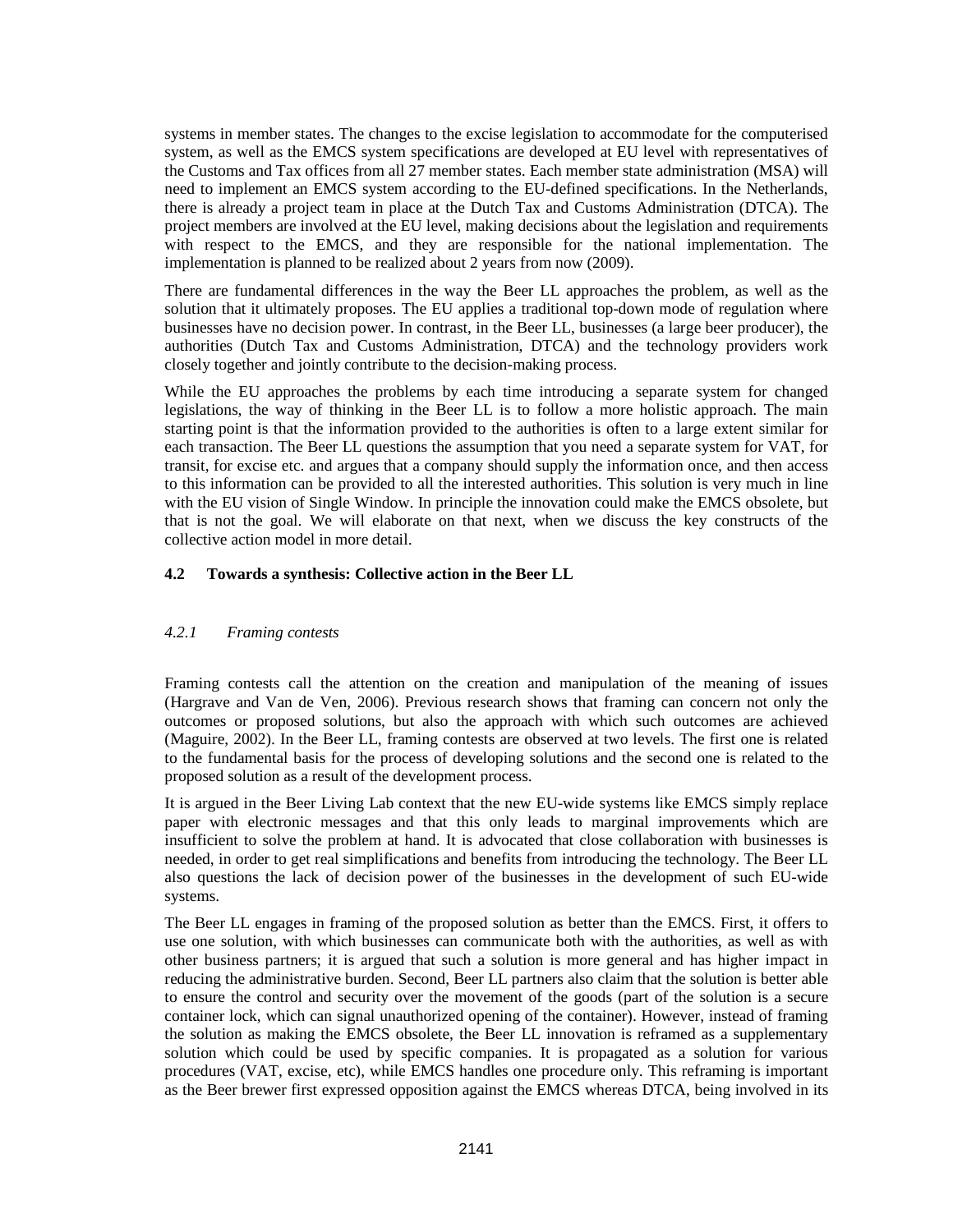development, supported it. Now, they work towards the same goal again, especially where the expectations are that "high-end" organizations, i.e. large multi-nationals, will be allowed limited use of the EMCS. This way, the Beer LL attempts to work with the fact that the EMCS is a "running train" that cannot be stopped, but may be "jumped on". We will come back to the framing contests later in this paper, to reflect on how they link to some of the other concepts of the collective action model.

#### *4.2.2 Construction of the network*

Hargrave and Van de Ven argue that the construction of the network is a second important issue that plays a key role in institutional innovation change processes, as it refers to the mobilizations of the resources for starting up a collective action. It is argued that the engagement of a network of operational actors is as important as ensuring the top level political support and commitment.

In the Beer LL we see the construction of a very complex network and mobilization of processes, dynamic and continuous in nature. In our initial analysis, we found that the general category "construction of networks" as proposed by Hargrave and Van de Ven is too abstract to help explain the developments observed in the Beer LL. Therefore we propose several additional analytic categories. First of all, we propose to use different levels of actors. Similar ideas for multi-level analysis have also been addressed in the IOS literature (e.g. Gregor and Johnston, 2002). For the purpose of this analysis we distinguish between three levels of analysis:

- 1) The level of the Beer LL, where only specific actors from different organizations are involved;
- 2) The level of the different organizations, which participate in the Beer LL;
- 3) The wider network, to which the organizations participating in the Beer LL have access.

Furthermore, to be able to trace the dynamics of the mobilization of actors, we propose to use the notion of horizontal and vertical interactions. We talk about a horizontal mobilization of networks when it concerns actors from the same levels and we talk about vertical mobilization, when the construction of the network crosses different levels. Let us provide some examples to illustrate the mobilization of the network in the Beer LL, using the concepts of horizontal and vertical interactions across the three levels.

The interaction between high-level decision-makers of the Technology Provider with high-level decision makers of the Beer producer is an example of a horizontal interaction at the level of the organizations involved in the Beer LL (level 2). These interactions are considered very important, as they attempt to ensure the commitment of the top management in the organizations involved in the Beer LL. This is of key importance for the adoption of the Beer LL solution in the organizations involved in the Beer LL and possibly in the wider commercial and governmental context.

We observed that the people from Dutch Tax and Customs Administration (DTCA) that are involved in the Beer LL have real commitment to spread the results from the Beer LL and to use them as a tool to bring change in the way DTCA works at the moment. They play a very active role in bringing awareness and getting the attention of people in the top management of DTCA. This is an example of vertical interaction between level 1 and level 2. Furthermore, good contacts and collaboration are being established with key players from DTCA, who are directly involved in the setting of the legislation and developing the systems at the EU level. For example direct interactions with people from the Directorate General for Customs and Taxation of the European Commission (TAXUD) have already been established. This illustrates one path of involvement through vertical interactions of the wider political network, across all three levels.

#### *4.2.3 Enactment of institutional arrangements*

The third element of the model is the enactment of institutional arrangements. One of the major concepts to which Hargrave and Van de Ven (2006) refer when they talk about enactment of institutional arrangements is political opportunism. Political opportunity structures can be viewed as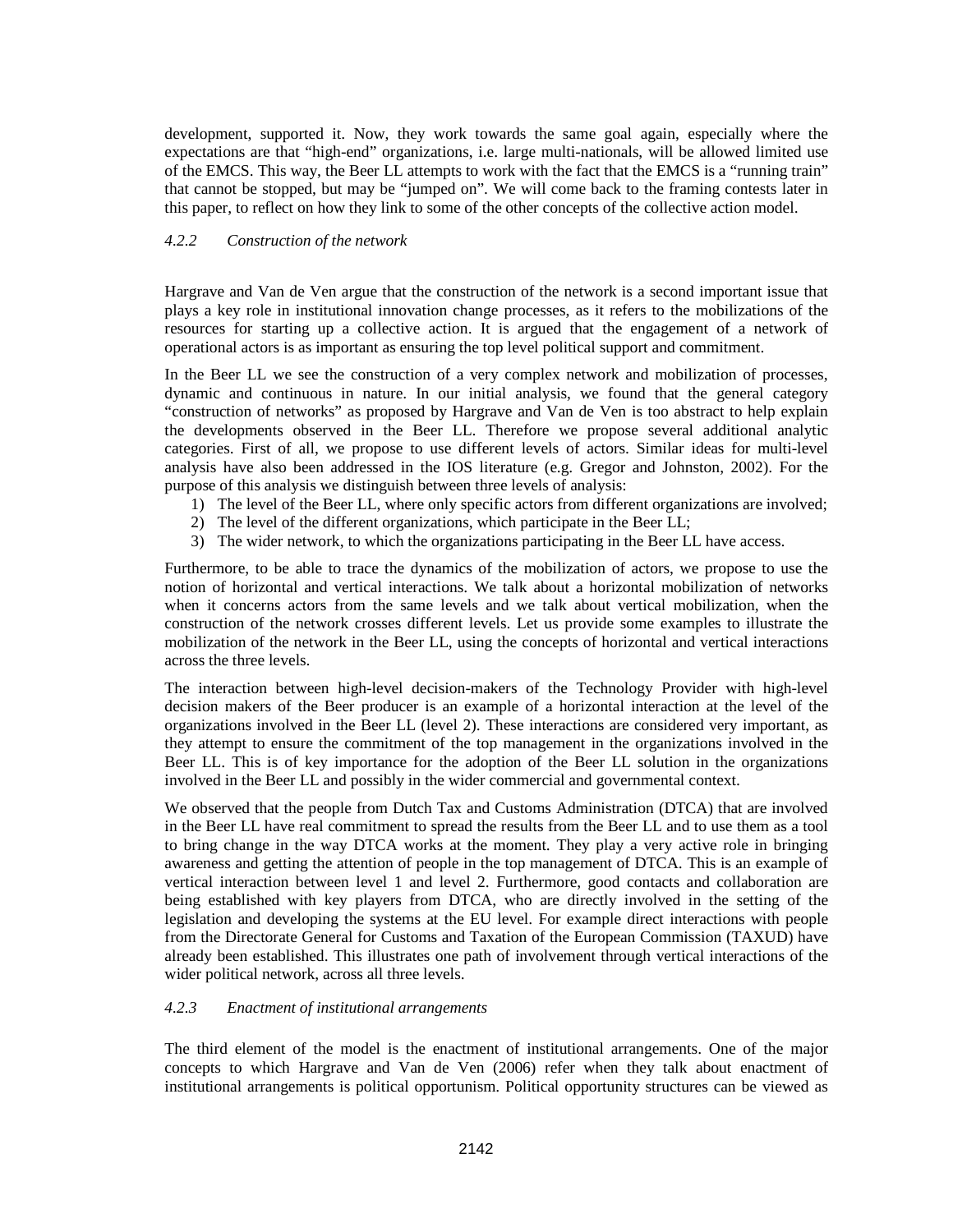formal and informal political conditions that encourage, discourage, or in any way affect the movement activities (Campbell 2002). Reflecting on the Beer LL, we see the concept of political opportunity structures can very well capture and explain some of the developments. If we look at the EMCS developments, the European Commission opened several consultation rounds concerning the EMCS specifications and the EU directive on excise. However, the businesses have no decision power but only a consultative role. Though there is a sense of disappointment on the side of businesses about how their advice is taken into account, it does suggest favourable political conditions for change. Furthermore, if we look at the wider political context and some of the EU strategic reports, we can clearly see that the EU acknowledges the need for change in the direction of improved control and security and reduced administrative burden, by introducing Single window and AEO. This indicates that there are favourable political conditions which encourage innovation developments.

In the Beer LL we see a clear linkage between the political opportunity and the way the solution in the Beer LL was framed. By linking the framing of the solution to the political opportunities provided by the long-term EU goals, the Beer LL increases its chances of being heard and that the proposed Beer LL solution is considered to be relevant. Further, it has a strong position to claim that for specific types of companies (like AEO) the solution developed in the Beer LL is better suited than the solutions that are currently proposed and developed by the EU itself. As mentioned, this is toned down by reframing the Beer LL solution as complementary.

We consider that it is very important that the link between the concepts of framing contest and enactment of institutional arrangements is further explored.

#### *4.2.4 Collective action processes*

The fourth issue that Hargrave and Van de Ven (2006) address is the collective action processes. To recall, building on the technology innovation literature, the authors define the collective action processes as the contested political process through which new technologies emerge. At this moment we know how the solution is currently framed, we see how the network of actors is involved and we were able to discuss the political opportunity structures that exist at the moment. We can identify several efforts from the Beer LL participants to bring awareness about the solution. This is done by disseminating the Beer LL ideas via the existing networks of the Beer LL participants. The Beer LL participants also provide regular feedback to TAXUD about how it sees that the proposed solution can bring benefits for SW and AEO. The Beer LL solution is now in a pilot phase. We still have to see whether it will be adopted, first of all in the organizations which directly participated in the Beer LL and as a next step, whether this solution is adopted on a wider scale.

On the legal side, any adoption of the solution developed by the Beer LL will also depend on whether the EU legislation will be adjusted to accommodate for the changes. The EMCS is currently under development and its implementation is envisaged two years from now, around 2009. It may happen that the Beer LL remains as a pilot project and has only secondary effects, provoking new way of thinking about the problems by the different actors engaged within the constructed networks. In a more optimistic scenario, however, it may be possible that the legislation includes special provisions for AEOs. In such a case it may be possible for these companies with an AEO status not to implement the EMCS system but to ensure the provisioning of the information in an alternative way (where the Beer LL solution can be one alternative). Another option is that the innovation is used as an add-on to the EMCS. All these scenarios illustrate a synthesis, which is neither the thesis nor the anti-thesis, but something new.

With respect to the wider adoption in the business we can also only speculate at the moment. For example, interesting questions are: even if the legislation is adjusted, would the other brewers who were not involved in the Beer LL agree to adopt the solution as well? For instance, the network of the Brewers of Europe is very heterogeneous itself, with only a few large partners and numerous small breweries. Promotion of innovations throughout this network is not an easy task. And what about other companies that deal with export of other excise goods? This also seems to bring us back to the notion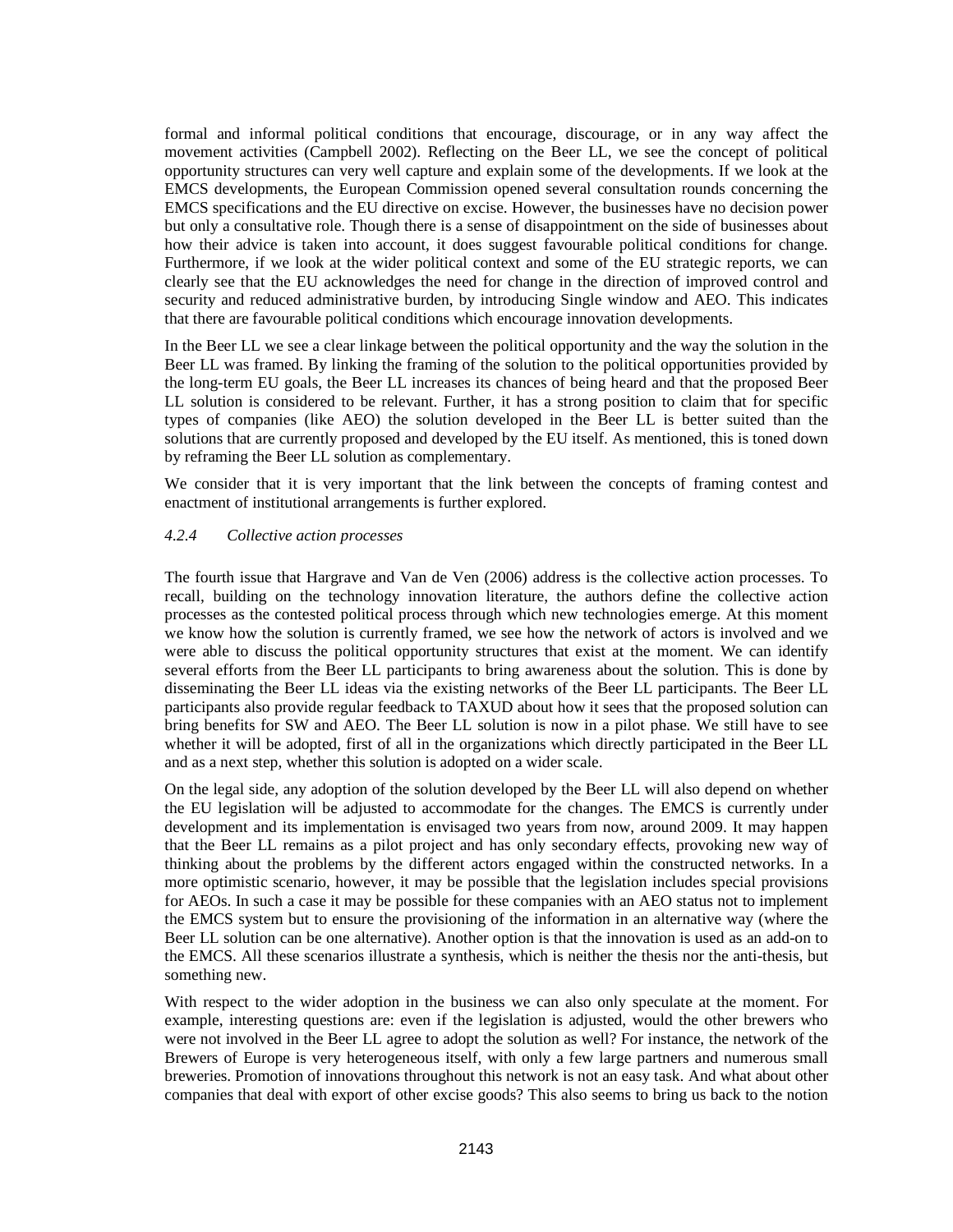of framing: Is the current framing of the Beer LL solution only targeting the EU or does it also contain a valuable message to the businesses? And perhaps if we aim for adoption in a network with such heterogeneous actors and interest (EU, national authorities, businesses), it may be necessary that the solution is framed in such a way so that it is considered relevant by the diversity of stakeholders? How could that be achieved? These are only a few questions, the exploration of which will remain for further research, when we actually observe the real adoption (or lack thereof) of the Beer LL solutions in practice.

#### **4.3 Reflection on possible conflicts**

The central dialectical conflict that we explore in this paper is the confrontation between the proposed EU approach and system (EMCS) against the alternative approach and solution proposed in the Beer LL and we are interested how a collective action is organize to bring the Beer LL innovation further. Despite the fact that this dialectic cycle is the main focus for our analysis, we observe that many other conflicts and dialectics cycles may be active, which may enable or hinder the collective action processes. We argue that these conflicts need to be identified and further considered. There may for instance be a conflict between the technology provider and the network of his competitors; a conflict between DTCA and the wider EU policies regulations; or a conflict between the beer producer involved in the Beer LL and the other beer producers. These types of conflicts may affect the adoption of the Beer LL solution beyond the network of organizations, involved in the development of the Beer LL solution. This illustrates that although we have one focal dialectic cycle that we want to follow, there may be other different types of conflicts.

What we observe in the Beer LL is that, similarly to the mobilization of the network, we need to use concepts which would allow us to make a finer-grained analysis of such possible conflicts. To do that, we propose that the levels, as well as the horizontal and vertical interaction analysis can help to identify the variety of such possible conflicts. The anticipation and mitigation of such conflicts may be an important factor to consider when mobilizing collective actions to bring institutional innovation.

## **5 CONCLUSIONS AND FURTHER RESEARCH**

In this paper, we have provided an analysis of mobilizing a network for collective action in the context of eCustoms innovation for cross-border trade. We have discussed an extension of studies on eGovernment, in particular to those that look at public/private partnerships, providing an investigation on IS-based innovation and change using the dialectic perspective. We have made use of a novel theory, recently presented by Hargrave and Van de Ven (2006) to investigate developments in the setting of the Beer Living Lab, a pilot within the ITAIDE project. The collective action model proved helpful as a theoretical lens. It provided an important means for us to make sense of the empirical data. It also stimulated us to think and formulate a number of questions that can be explored further, in the context of our broader ITAIDE research as well as in other settings. Based on our analysis, we came to a number of insights which may be used to further develop the collective action model.

The data suggest that the Beer LL proposes approaches and solutions (the anti-thesis) that are quite different from EU approaches and proposed solutions (the thesis). We analyzed the processes for mobilization of collective action in the Beer LL to reach a new synthesis. Although there may be one focal dialectic cycle which is in the centre of the analysis here, at the same time we need to be aware that there may be many other dialectic cycles running at different levels, which may hinder or enable the collective action processes.

Based on the case, we also recommend to pay particular attention to the linkages between the different elements in the framework. For example concerning "framing contests" and "construction of networks": the framing of the innovative solution may be very well suited to reach the EU officials and legislators, but not attractive for the business actors, which may affect the possible adoption of the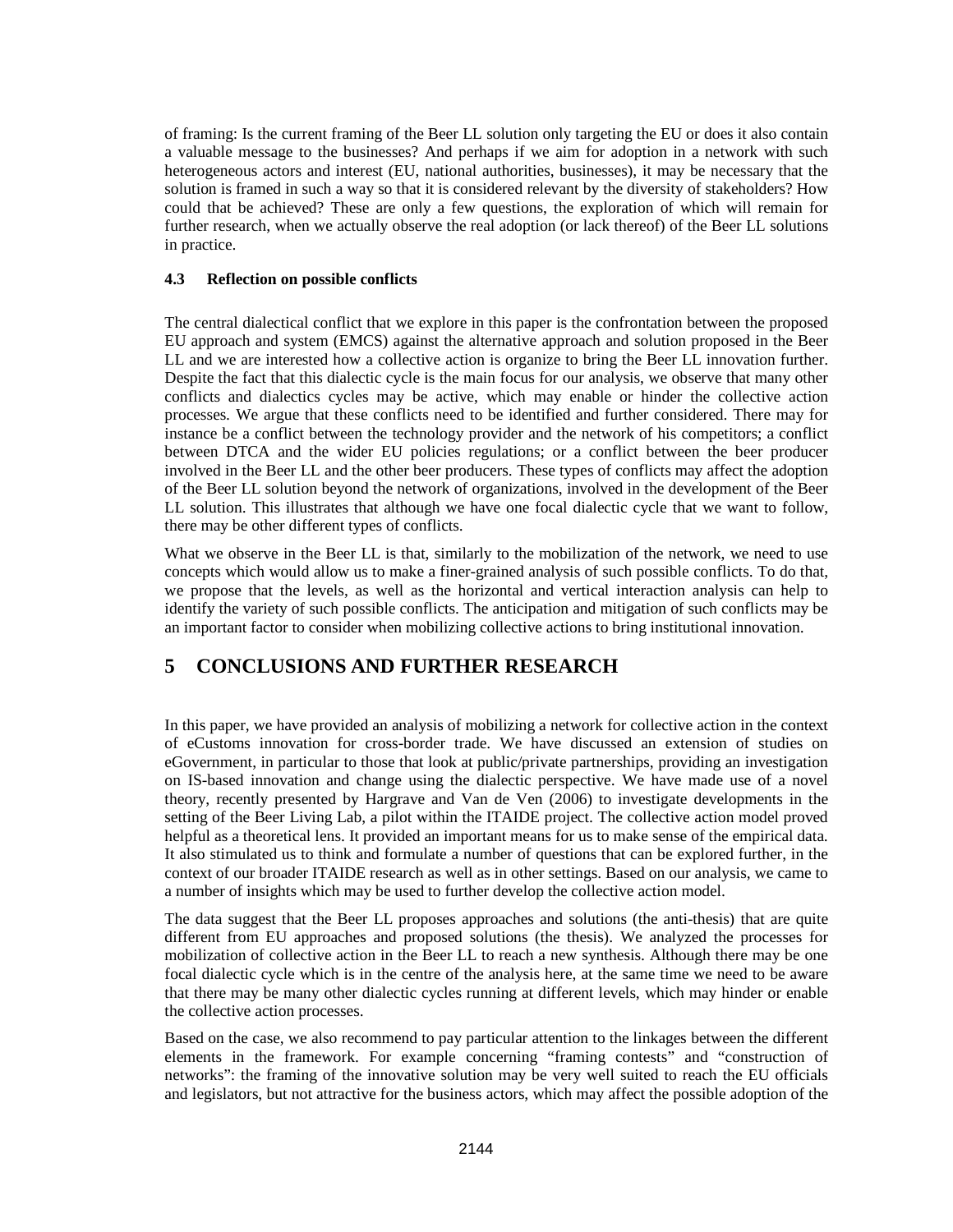solution from the business actors. In the specific networks that we explored in the Beer LL it is not sufficient that only one type of actors commits to the solution. Rather, all the actors involved in the transaction will need to have at least some level of commitment in order to facilitate the change. The case also suggests a clear linkage between the categories "Framing contests" and "Political opportunity structure" (the latter being part of "Enactment of institutional arrangement"), future research may investigate the proposition that innovative solutions have a better chance to be institutionalized if they are properly framed according to the existing political opportunity structures.

We observed that the notion of construction of networks proposed by Hargrave and Van de Ven is very general. The distinction between the different levels in the network as well as the two types of interactions (within and across these levels) helps us to provide an additional insight for analyzing both conflicts and how the network is mobilized. This can help in the further exploration of the construction of networks. One can e.g. zoom in on analyzing only one specific actor and the strategies that this actor used in his vertical and horizontal interactions to contribute to the construction of the network. This type of more detailed studies can bring awareness of the types of strategies that the actors use or can use to mobilize the network.

All in all, we would like to conclude that the collective action model, building upon the notion of dialectics, appears to be a suitable alternative and novel perspective for analyzing eCustoms. We consider that it will be interesting for future research to elaborate on the collective action model, specifically on the interrelationships between the model's different constructs. Future explorations of such linkages seem particularly promising as they may provide additional insight in strategic choices that can be made when mobilizing collective action for cross-border trade innovations.

#### Acknowledgments

This research is part of the integrated project ITAIDE (nr.027829), which is funded by the 6th Framework IST programme of the European Commission (see www.itaide.org). The ideas and opinions expressed by the authors do not necessarily represent the views of all partners.

#### References

- Abrahamson, E. (1991). Managerial fads and fashions: The diffusion and rejection of innovations. Academy of Management Review (16)3, 586-612.
- Andersen, K. V. (2004). E-government and public sector process rebuilding: Dilettantes, wheelbarrows, and diamonds. Boston: Kluwer Academic Publishers.
- Attewell, P. (1991). Technology diffusion and organizational learning: the case of business computing. Organization Science 3(1), 1-19.
- Barley, S. R. (1986). Technology as an occasion for structuring: Evidence from observations of CT scanners and the social order of radiology departments. Administrative Science Quarterly, 31(1), 78–108.
- Benson, J. K. (1977). Organizations: A dialectical view. Administrative Science Quarterly, 22(1), 1- 21.
- Campbell, J. L. (2002). Where do we stand? Common mechanisms in organizations and social movements research. Paper presented at the Social Movements and Organization Theory Conference.
- COM. (2003). Communication from the commission to the council, the European parliament, the European economic and social committee and the committee of the regions: The role of eGovernment for Europe's future. Brussels.
- COM. (2006). Communication from the commission to the council, the European parliament and the European economic and social committee, concerning the need to develop a co-ordinated strategy to improve the fight against fiscal fraud. Brussels.